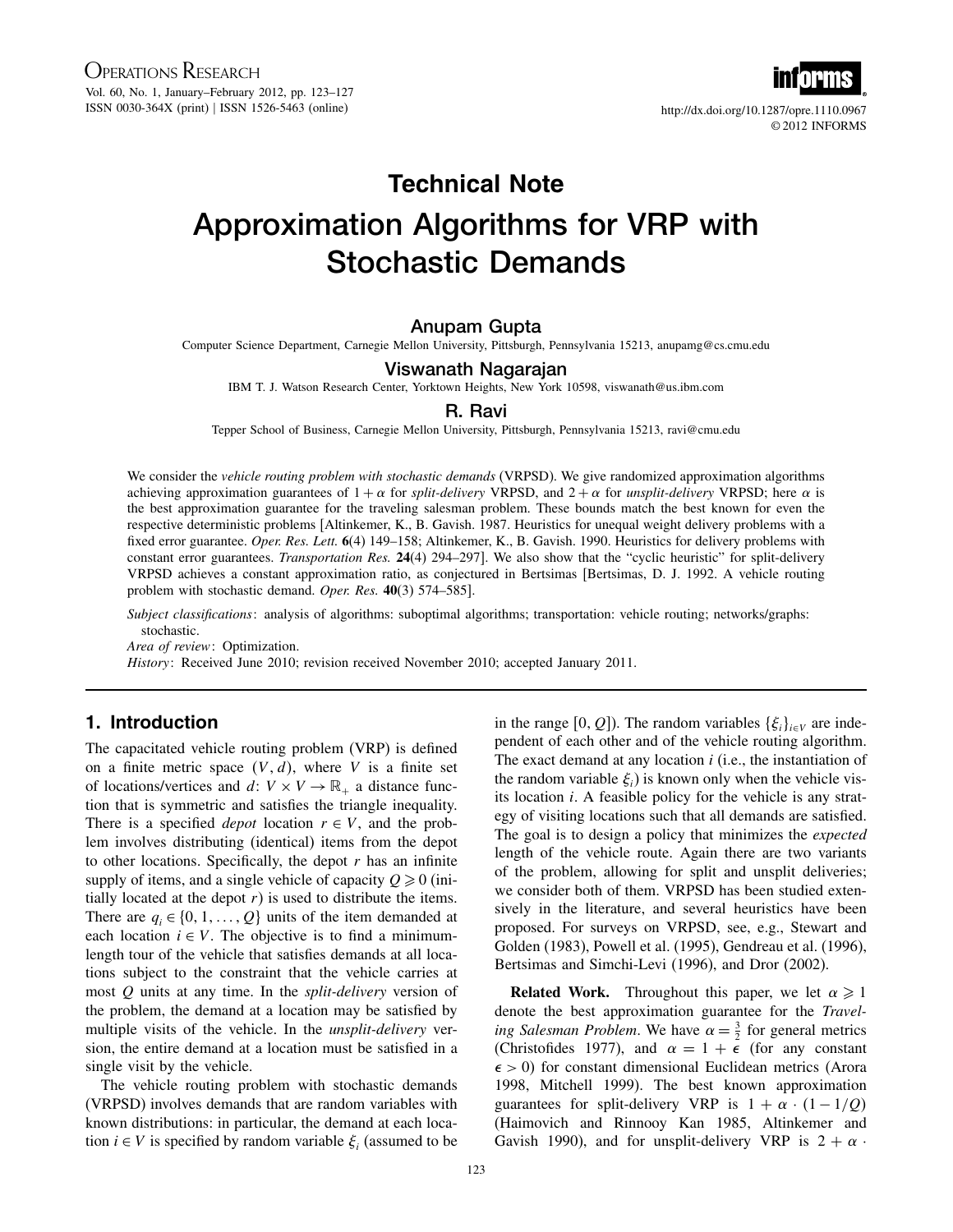$(1 - 2/Q)$  (Altinkemer and Gavish 1987); recall that Q is an upper bound on the demand at any vertex. These bounds have been improved slightly to  $1+\alpha \cdot (1-1/Q)$  –  $1/(3Q^3)$  and  $2 + \alpha \cdot (1 - 2/Q) - 1/(3Q^3)$ , respectively, (when  $Q \ge 3$ ) (Bompadre et al. 2006). Recently, some improved bounds have been obtained for unit-demand VRP on the Euclidean plane: Bompadre et al. (2007) showed that the algorithm of Haimovich and Rinnooy Kan (1985) achieves an approximation ratio  $2-c$  for random instances (here  $c > 0$  is an absolute constant). Also, Das and Mathieu (2010) gave a quasipolynomial time approximation scheme (i.e., an algorithm, that for any constant  $\epsilon > 0$ , achieves an  $(1 + \epsilon)$ -approximation with running time  $2^{(\log n)^{O(1/\epsilon)}}$  for worst-case instances of points in the Euclidean plane.

Moving to stochastic demands, a  $(1 + \alpha + o(1))$ approximation algorithm is known for split-delivery VRPSD in the special case of identical demand distributions (Bertsimas 1992). For the case of general distributions, the algorithm in Bertsimas (1992) was shown to be a  $Q + \alpha$  approximation, and obtaining tighter bounds was left open.

Our Results. In this note, we present a simple randomized approximation algorithm for VRPSD achieving the following worst-case guarantees:  $(1 + \alpha)$  for *split-delivery VRPSD* (Theorem 3.1), and  $(2 + \alpha)$  for *unsplit-delivery* VRPSD (Theorem 4.1). This matches (up to an additive  $O(\alpha/Q)$  term) the corresponding best known guarantees for deterministic VRP. We also show in Theorem 3.2 that the "cyclic heuristic" for VRPSD suggested in Bertsimas (1992) achieves a constant approximation guarantee, as conjectured.

We note that our algorithms for VRPSD yield *a priori* strategies, that involve visiting vertices in some fixed order (in fact, according to any  $\alpha$ -approximate TSP tour). Furthermore, the algorithms do not even require knowledge of the demand distributions at different vertices: it suffices to know just which vertices have a demand distribution that is not identically zero. The idea of visiting vertices in the order given by an approximate TSP tour is a natural strategy (this was also used in Bertsimas 1992). The key idea in our analysis is to condition on the demand realization—this allows us to bound the total length of refill-trips in terms of known lower bounds for the problem. Furthermore, we use randomization to obtain tighter approximation guarantees: the randomness permits an averaging argument similar to Haimovich and Rinnooy Kan (1985), Altinkemer and Gavish (1990, 1987) in spite of having stochastic demands. Due to the randomization, our solutions have the somewhat counterintuitive property that while refilling items at the depot, they fill up to a level strictly below the maximum capacity  $Q$ . We note that for both split and unsplit deliveries, the natural strategy of always refilling to maximum capacity  $Q$  also achieves a constant approximation guarantee. However, the constants are weaker than those for the randomized strategies (compare Theorem 3.2 to Theorem 3.1).

# 2. Preliminaries

The following discussion holds for both split and unsplit delivery versions of VRPSD.

Without loss of generality, we may assume that none of the demand random variables is identically zero, because such locations can just be ignored. Under this assumption, any feasible policy must visit every location with probability 1; otherwise, because demands are independent, there is a nonzero probability that some demand is not satisfied, implying that the policy is infeasible. Consequently, the minimum-length traveling salesman tour on all locations in metric  $(V, d)$  is a lower bound for VRPSD.

Conditioned on the demand realization  $q_i$  at each location  $i \in V \setminus \{r\}, \text{LB}(q) := (2/Q) \sum_{i \neq r} q_i \cdot d(r, i)$  is a lower bound on the optimal solution length (see, e.g., Haimovich and Rinnooy Kan 1985). Hence, the expected value  $E[LB(q)] =$  $(2/Q)\sum_{i\neq r} E[\xi_i] \cdot d(r,i)$  is a lower bound for VRPSD. These lower bounds were also used in Bertsimas (1992).

# 3. Split-Delivery VRPSD

In this section we consider the split-delivery problem, where the demand at any location may be satisfied over multiple visits to that location. We first present the randomized approximation algorithm. The vehicle visits vertices in the order given by any  $\alpha$ -approximate TSP tour. The main idea in our algorithm is to initially fill the vehicle with a random number of items (and later, whenever the vehicle is empty, perform refills to maximum capacity Q). This might seem wasteful compared to the more natural strategy of deterministically filling up to maximum capacity  $Q$ ; however, as shown in the following example, the expected vehicle route under our algorithm can be much shorter. Indeed, this is precisely the reason why we can obtain a better approximation ratio for our randomized algorithm (Theorem 3.1) than for the deterministic algorithm (Theorem 3.2).

Example. Consider a VRP instance on four locations  $\{r, a, b, c\}$ , with r being the depot. There is a demand of  $Q - 1$  at each of a and c, and demand of 2 at b; recall that Q is the vehicle capacity. The TSP tour is  $\tau = (r, a,$ b, c, r) with distances  $d(r, a) = d(c, r) = 1$  and  $d(a, b) =$  $d(b, c) = L$  where  $L \gg 1$  is a large value. The metric is given by shortest-path distances on  $\tau$ . See also Figure 1.

If the vehicle starts with being filled deterministically to  $Q$ , it needs to refill from  $b$  and the route followed is  $\sigma_d := (r, a, b, r, b, c, r)$ . This has length  $d(\sigma_d) = d(\tau) +$  $2 \cdot d(r, b) = 4(L + 1).$ 

On the other hand, suppose the vehicle is initialized with a uniformly random quantity  $\ell \in \{0, \ldots, Q\}$ . In this case, there are four possible vehicle routes shown below (because demands at some vertices may be zero, the vehicle performs a refill trip only when it is empty and at a vertex of positive residual demand).

1.  $\ell = Q$ . The vehicle route is just  $\sigma_d$ , of length 4(L+1).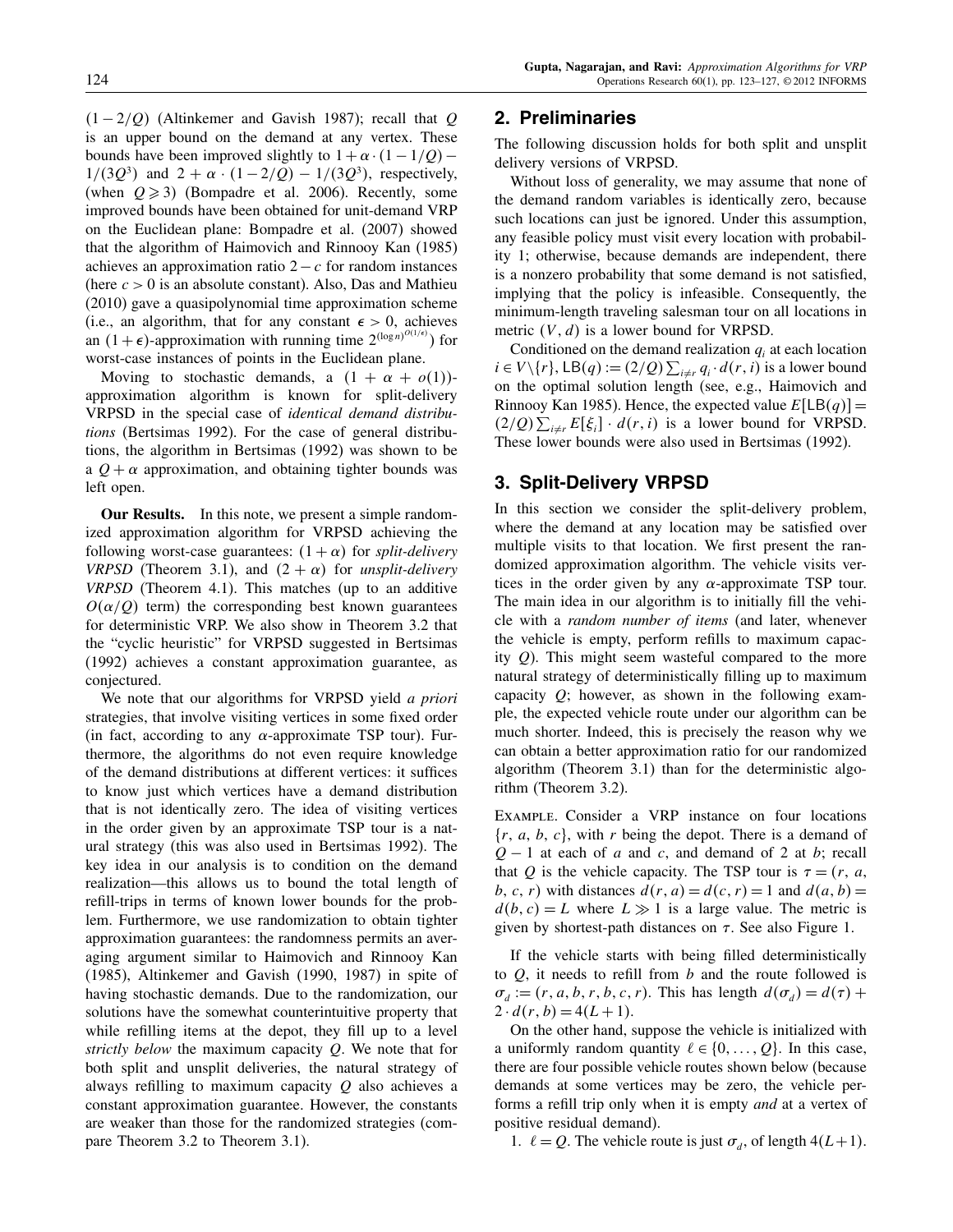**Figure 1.** VRP instance with TSP tour  $\tau = (r, a, b, c, r)$ .



2.  $\ell = Q - 1$ . The vehicle refills from b and c, so the route is  $\sigma_r^1 := (r, a, b, r, b, c, r, c, r)$ , of length  $4L + 6$ .

3.  $1 \leq \ell \leq Q - 2$ . The vehicle refills from a and c, so the route is  $\sigma_r^2 := (r, a, r, a, b, c, r, c, r)$ , of length  $2L+6$ .

4.  $\ell = 0$ . The vehicle refills from a and b, and the route is  $\sigma_r^3 := (r, a, r, a, b, r, b, c, r)$ , of length  $4L + 6$ .

Now the expected length of the vehicle route equals:

$$
\frac{1}{Q+1} \cdot d(\sigma_d) + \frac{1}{Q+1} \cdot d(\sigma_r^1) + \frac{Q-2}{Q+1} \cdot d(\sigma_r^2) + \frac{1}{Q+1} \cdot d(\sigma_r^3) = 2L + 6 + \frac{6L-2}{Q+1}.
$$

As  $Q \rightarrow \infty$ , this expectation tends to  $2L + 6$ , which is smaller than the deterministic route length of  $4L + 4$ .

THEOREM 3.1. There is a randomized  $(1 + \alpha)$ -approximation algorithm for VRPSD with split deliveries.

PROOF. The algorithm SplitALG proceeds as follows.

1. Compute an  $\alpha$ -approximate TSP tour  $\tau$  on all vertices. 2. Number the vertices such that  $r$  is numbered 0 and

tour  $\tau$  visits vertices in the order  $0, 1, 2, \ldots, |V| - 1$ . 3. Choose a uniformly random value  $\ell \in [0, Q]$ , and initialize the vehicle to carry  $\ell$  units.

4. The vehicle starts from vertex 0 (the depot), and for each  $i = 1, \ldots, |V| - 1$  does the following:

(a) Let  $\tilde{Q}_i$  be the units (of the item) carried by the vehicle when it visits vertex *i* (note that  $\tilde{Q}_1 = \ell$ ).

(b) Let  $q_i$  be the demand observed at vertex *i*.

(c) If  $q_i \leq \tilde{Q}_i$ , then serve the demand at i and move on to vertex  $i+1$  (with  $\tilde{Q}_{i+1} \leftarrow \tilde{Q}_i - q_i$ ).

(d) If  $q_i > \tilde{Q}_i$ , then serve  $\tilde{Q}_i$  units of demand at i and make a refill visit to and from  $r$ :

• The vehicle fills up  $Q$  units at  $r$ , returns to  $i$  and serves the remaining  $q_i - \tilde{Q}_i$  demand at *i*.

Then continue on to vertex  $i+1$  with  $\tilde{Q}_{i+1} \leftarrow Q - (q_i - \tilde{Q}_i)$ .

We will bound the expected length of the solution obtained by the above algorithm. In the analysis, we first condition on the realization  $q_i$  of demands at all vertices  $i \in V \setminus \{r\}$ . The initial vehicle load  $\ell$  at the depot r remains uniformly random in [0, Q]. A vertex  $i \in V$  is called a *breakpoint* if the vehicle executes a refill trip to  $r$  from  $i$ (i.e., Step 4(d) applies at vertex i). This happens precisely when the vehicle becomes empty at vertex  $i$  while there is still unserved demand at  $i$ . Observe that vertex  $i$  is a breakpoint iff there is  $p \in \mathbb{Z}_{\geqslant 0}$  such that  $\sum_{j=1}^{i-1} q_j \leqslant \ell + p \cdot Q$  $q_i + \sum_{j=1}^{i-1} q_j$ . Because  $\ell$  is the only random variable, and it is uniform in  $[0, Q]$ , we have:

$$
Pr[i \text{ is break point}] = \frac{q_i}{Q}.
$$

The solution length conditioned on demands  $\{q_i\}_{i\in V\setminus\{r\}}$ equals  $d(\tau) + 2\sum_{i \neq r} d(r, i) \cdot \mathbb{I}(i)$  breakpoint), where  $d(\tau)$ is the length of the tour  $\tau$  under the length function  $d$ , and  $\mathbb{I}(i)$  breakpoint) is the indicator random variable for the event that *i* is a break point (for each  $i \neq r$ ). Hence, the expected solution length (conditioned on the demands  $\{q_i\}_{i\in V\setminus\{r\}}$  is:

$$
d(\tau) + 2 \sum_{i \neq r} \Pr[i \text{ is break point}] \cdot d(r, i) = d(\tau)
$$

$$
+ \frac{2}{Q} \sum_{i \neq r} q_i \cdot d(r, i) = d(\tau) + \text{LB}(q)
$$

Recall that this expectation is only over the choice of  $\ell$ . Now, taking expectations over the demands, the expected solution length equals  $d(\tau) + E[LB(q)]$ . Because  $\tau$  is an  $\alpha$ -approximate minimum TSP tour and  $E[LB(q)]$  is a lower bound for VRPSD, the expected length of this solution is at most  $(1 + \alpha)$  times the optimal value of the VRPSD instance.  $\square$ 

We now consider the algorithm SplitALG if we start with deterministic value  $\ell = Q$  (vehicle is initially filled to capacity). We show next that even this algorithm achieves a constant approximation guarantee. This algorithm performs no better than the cyclic heuristic suggested in Bertsimas (1992), and hence we establish the same upper bound for the cyclic heuristic. It was shown (Bertsimas 1992) that the cyclic heuristic achieves a worst-case guarantee of  $\alpha$  +  $1 + o(1)$  in the case of *identical demand distributions* at all vertices, and a  $Q + \alpha$  guarantee for general demands (Bertsimas 1992, Theorem 4). Moreover, it was conjectured that the worst-case guarantee of the cyclic heuristic is a constant (independent of  $Q$ ) even with general demand distributions. The following theorem shows that this is indeed the case.

THEOREM 3.2. The cyclic heuristic is a  $(1 + 2\alpha)$ -approximation algorithm for VRPSD.

PROOF. Let  $\tau$  denote an  $\alpha$ -approximate TSP tour. 0, 1,  $2, \ldots, |V| - 1$  where r is numbered 0. The cyclic heuristic (Bertsimas 1992) considers  $|V| - 1$  different strategies: obtained by visiting vertices in the order  $\langle 0, i, i+1, \ldots \rangle$  $i+|V| - 1$  modulo |V| for each  $1 \le i \le |V| - 1$ , and returns the strategy with the least objective value. We prove the claimed upper bound for even the (possibly weaker) algorithm that only considers the vertex ordering  $0, 1, 2, \ldots$  $|V| - 1$  (as in  $\tau$ ). The vehicle starts from 0, being filled with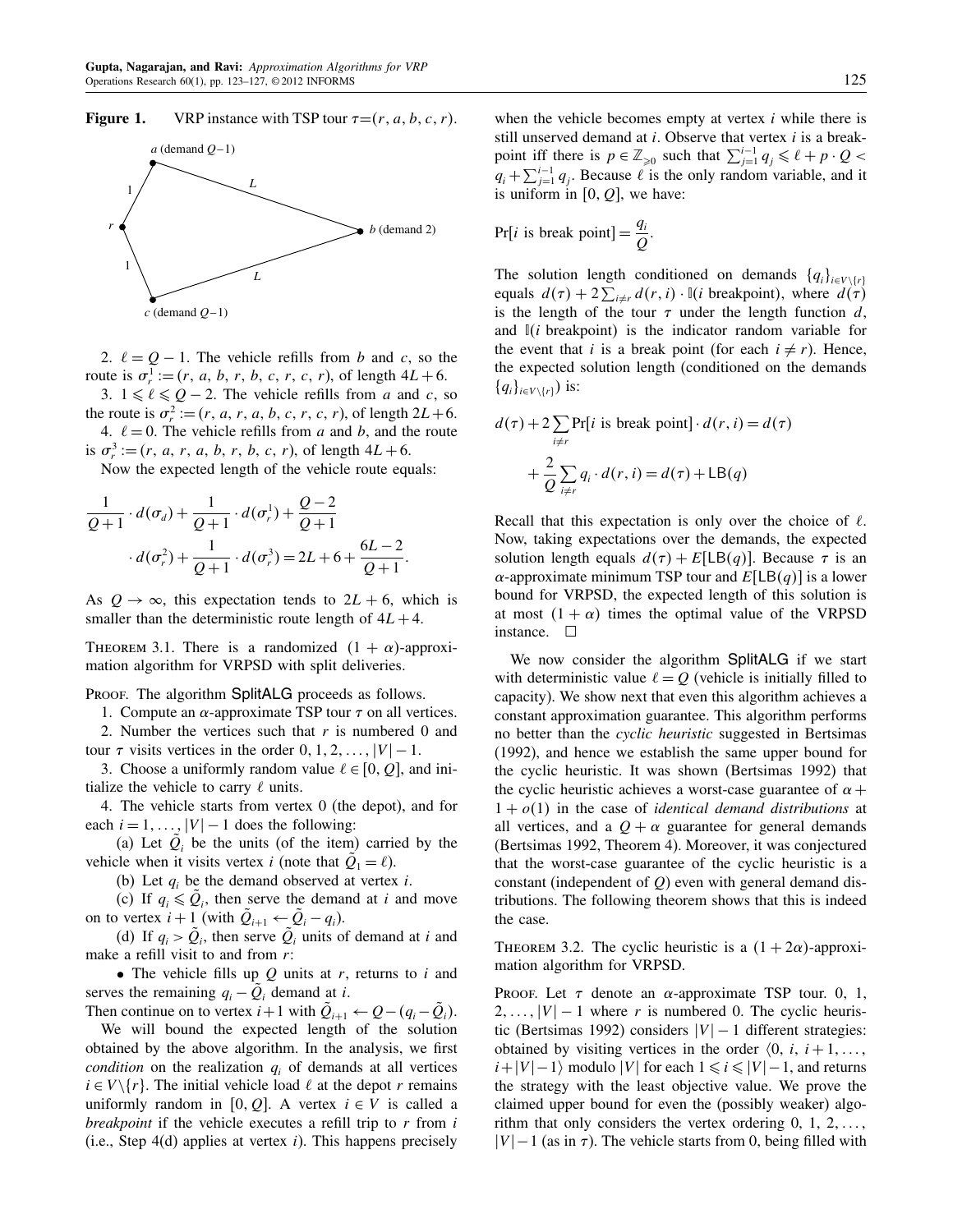$Q$  units, and traverses  $\tau$  while performing refill trips to the depot whenever it is empty (i.e., algorithm SplitALG with  $\ell = Q$ ). As in the proof of Theorem 3.1, we first condition on the demand realization  $q_i$  at each vertex  $i \in V \setminus \{r\}$ . A vertex  $i \in V$  is called a *breakpoint* if the vehicle executes a refill trip to  $r$  from  $i$ . Let  $U$  be the set of all breakpoints and  $|U| = u$ ; for notational uniformity, we also include r as a break point. Then the length of the vehicle's route is  $d(\tau)$  + 2  $\sum_{w \in U} d(r, w)$ . We now establish the following key claim.

Claim 3.3. We have

$$
2\cdot \sum_{w\in U}d(r,w)\leqslant d(\tau)+\frac{2}{Q}\sum_{v\in V}q_v\cdot d(r,v).
$$

PROOF. Let the breakpoints U consist of  $r = \beta_0, \beta_1$ ,  $\ldots, \beta_{u-1}$  in that order along  $\tau$ . For any  $l \in \{0, 1, \ldots, \}$  $u - 1$ } := [u], let  $\tau_l$  denote the portion of tour  $\tau$  between vertices  $\beta_l$  and  $\beta_{l+1}$  inclusively (the indices are modulo *u*). Note that  $\tau$  is the concatenation  $\tau_0 \cdot \tau_1 \cdots \tau_{u-1}$ , i.e.,  $\sum_{l=0}^{u-1} d(\tau_l) = d(\tau)$ . For each  $l \in [u]$ , define a subtour originating and ending at r as  $\pi_l := (r, \beta_l) \cdot \tau_l \cdot (\beta_{l+1}, r)$ . Observe that the route traced by the vehicle is precisely the concatenation  $\pi_0 \cdot \pi_1 \cdot \pi_2 \cdots \pi_{u-1}$ . Because the vehicle capacity is  $Q$  and it makes refill trips only when it runs out of items, the vehicle delivers exactly  $Q$  units in each segment  $\pi_l$  (for  $0 \le l \le u-2$ ), and  $Q' \le Q$  units in the last segment  $\pi_{u-1}$ . For each  $l \in [u]$  and vertex  $i \in \tau_l$ , let  $C_l(i)$ denote the number of units delivered at vertex  $i$  by the vehicle in segment  $\pi_l$ . For technical reasons, set  $C_{u-1}(r) :=$  $Q - Q'$ . From the preceding discussion, we obtain:

$$
\sum_{i \in \tau_l} C_l(i) = Q, \quad \forall l \in [u], \text{ and}
$$
\n
$$
\sum_{l \mid i \in \tau_l} C_l(i) = q_i, \quad \forall i \in V \setminus \{r\}. \tag{1}
$$

Consider any fixed segment  $\pi_l$  (for  $l \in [u]$ ). For any vertex  $i \in \tau_l$ , let  $t(i, \beta_l)$  (respectively,  $t(i, \beta_{l+1})$ ) denote the length along  $\tau_l$ , from  $\beta_l$  to *i* (respectively, *i* to  $\beta_{l+1}$ ). It follows that  $t(i, \beta_i) + t(i, \beta_{i+1}) = d(\tau_i)$  for all vertices  $i \in \tau_i$ . By the triangle inequality, we have:

$$
d(\beta_l, r) \leq d(\beta_l, i) + d(i, r) \leq t(\beta_l, i) + d(i, r)
$$
  
\n
$$
d(\beta_{l+1}, r) \leq d(\beta_{l+1}, i) + d(i, r) \leq t(\beta_{l+1}, i) + d(i, r)
$$
  
\nfor all vertices  $i \in \tau_l$ .

Taking a convex combination of the first (respectively, second) set of inequalities, with multiplier  $C_l(i)/Q$  for each  $i \in \tau_i$ , we obtain the following. (Equation (1) implies that these are indeed convex multipliers.)

$$
d(\beta_l, r) \leq \sum_{i \in \tau_l} \frac{C_l(i)}{Q} \cdot (t(\beta_l, i) + d(i, r)),
$$
  

$$
d(\beta_{l+1}, r) \leq \sum_{i \in \tau_l} \frac{C_l(i)}{Q} \cdot (t(\beta_{l+1}, i) + d(i, r)).
$$

Adding these two inequalities (using properties of  $t(\cdot)$  and  $C_l(\cdot)$  from above),

$$
d(\beta_l, r) + d(\beta_{l+1}, r) \leq \sum_{i \in \tau_l} \frac{C_l(i)}{Q} \cdot (t(\beta_l, i) + t(\beta_{l+1}, i))
$$
  
+2
$$
\sum_{i \in \tau_l} \frac{C_l(i)}{Q} \cdot d(i, r)
$$
  
= 
$$
d(\tau_l) \sum_{i \in \tau_l} \frac{C_l(i)}{Q} + \frac{2}{Q} \sum_{i \in \tau_l} C_l(i) \cdot d(i, r)
$$
  
= 
$$
d(\tau_l) + \frac{2}{Q} \sum_{i \in \tau_l} C_l(i) \cdot d(i, r).
$$

Finally, adding the above inequality over  $l \in [u]$ , where the indices  $l$  are modulo  $u$ ,

$$
2 \cdot \sum_{w \in U} d(w, r) = \sum_{l=0}^{u-1} (d(\beta_l, r) + d(\beta_{l+1}, r))
$$
  
\$\leqslant \sum\_{l=0}^{u-1} d(\tau\_l) + \frac{2}{Q} \sum\_{i \in V} \sum\_{l \in \tau\_l} C\_l(i) \cdot d(i, r)\$  
\$\leqslant d(\tau) + \frac{2}{Q} \sum\_{i \in V \setminus r} q\_i \cdot d(i, r).

The last inequality uses Equation (1). Thus we obtain the claim.  $\square$ 

Claim 3.3 gives  $2 \cdot \sum_{w \in U} d(r, w) \leq d(\tau) + \mathsf{LB}(q)$ , which implies that conditioned on demands  $\{q_i\}_{i\in V}$ , the solution length is at most  $2 \cdot d(\tau) + \text{LB}(q)$ . Taking expectations, we obtain the desired bound on the cyclic heuristic.  $\Box$ 

REMARK. We note that Theorems 3.1 and 3.2 hold even if the range of demand random variables is unbounded. The only difference in the proof of Theorem 3.1 would be to use E[number of refill trips from  $i$ ] in place of Pr[i is the break point]. For Theorem 3.2, we can treat the breakpoints as a multiset and the same analysis holds.

# 4. Unsplit-Delivery VRPSD

We now consider the unsplit-delivery problem, where the demand at any location has to be satisfied in a single visit to it, and prove a constant approximation guarantee. This algorithm has one notable difference from the split-delivery algorithm—the vehicle does not necessarily refill to full capacity  $Q$  every time it revisits the depot; this aspect seems crucial to proving the performance guarantee.

THEOREM 4.1. There is a randomized  $(2 + \alpha)$ -approximation algorithm for VRPSD with unsplit deliveries.

PROOF. The algorithm UnsplitALG is very similar to the split-delivery case and is given below.

1. Compute an  $\alpha$ -approximate TSP tour  $\tau$  on all locations.